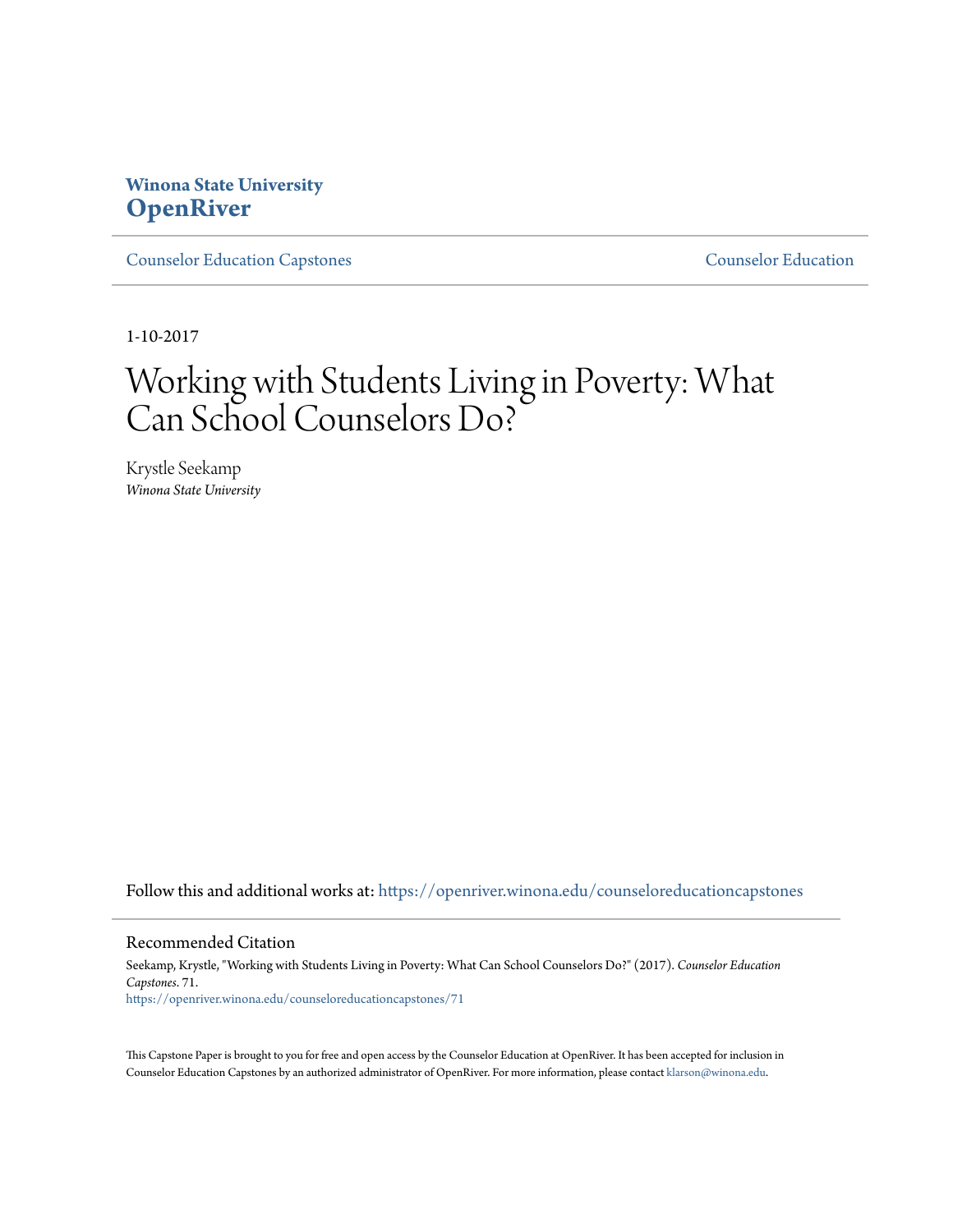Working with Students Living in Poverty: What can School Counselors do?

Krystle Seekamp

A Capstone Project submitted in partial fulfillment of the requirements for the Master of Science

Degree in Counselor Education

Winona State University

Spring 2017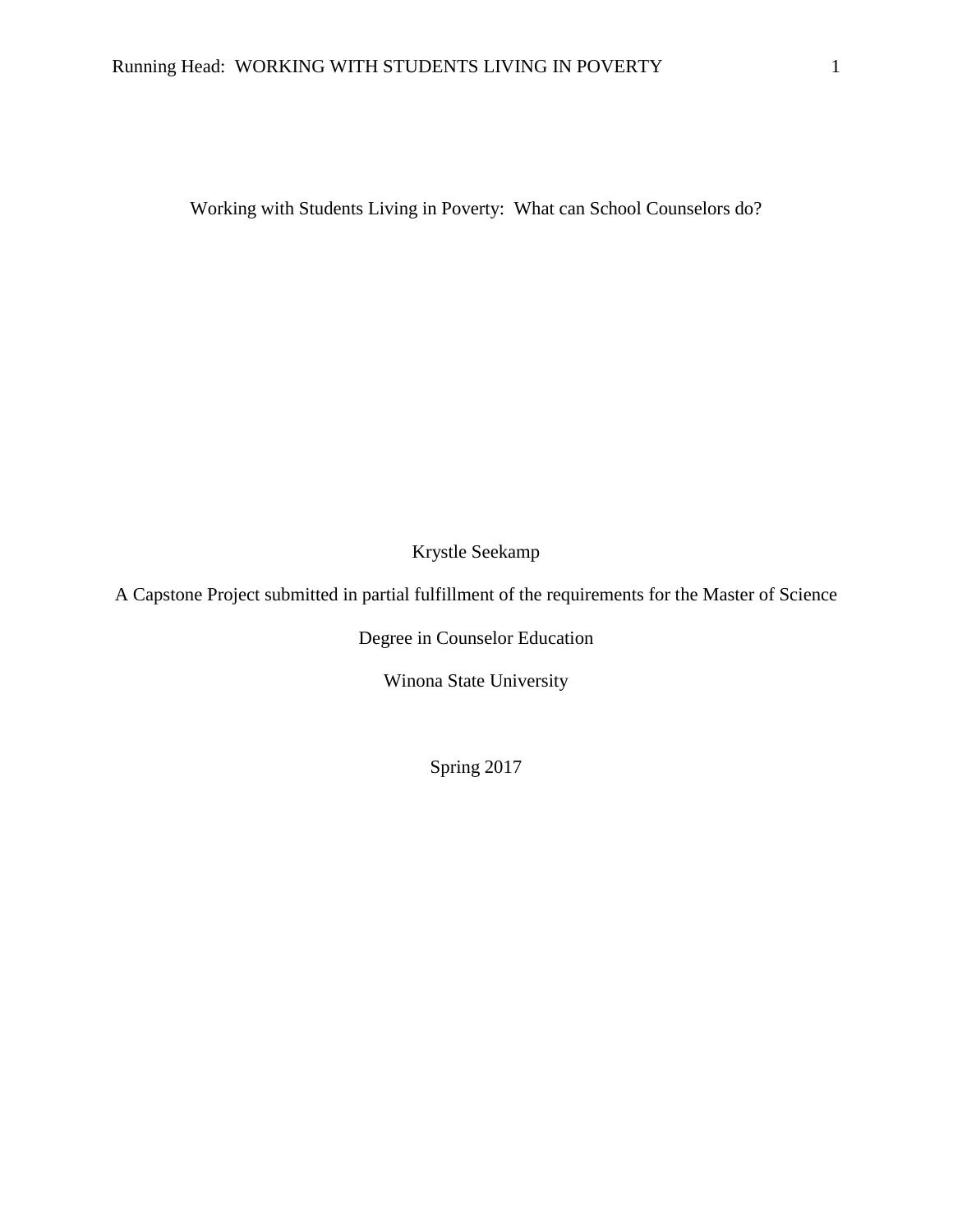#### Winona State University

College of Education

Counselor Education Department

#### CERTIFICATE OF APPROVAL

\_\_\_\_\_\_\_\_\_\_\_\_\_\_\_\_\_\_\_\_\_\_\_\_\_\_

#### CAPSTONE PROJECT

Working with Students Living in Poverty: What can School Counselor's do?

\_\_\_\_\_\_\_\_\_\_\_\_\_\_\_\_\_\_\_

This is to certify that the Capstone Project of

Krystle Seekamp

Has been approved by the faculty advisor and the CE 695 – Capstone Project

Course Instructor in partial fulfillment of the requirements for the

Master of Science Degree in

Counselor Education

Capstone Project Supervisor: Dr. Eric Baltrinic

Approval Date: 1/10/17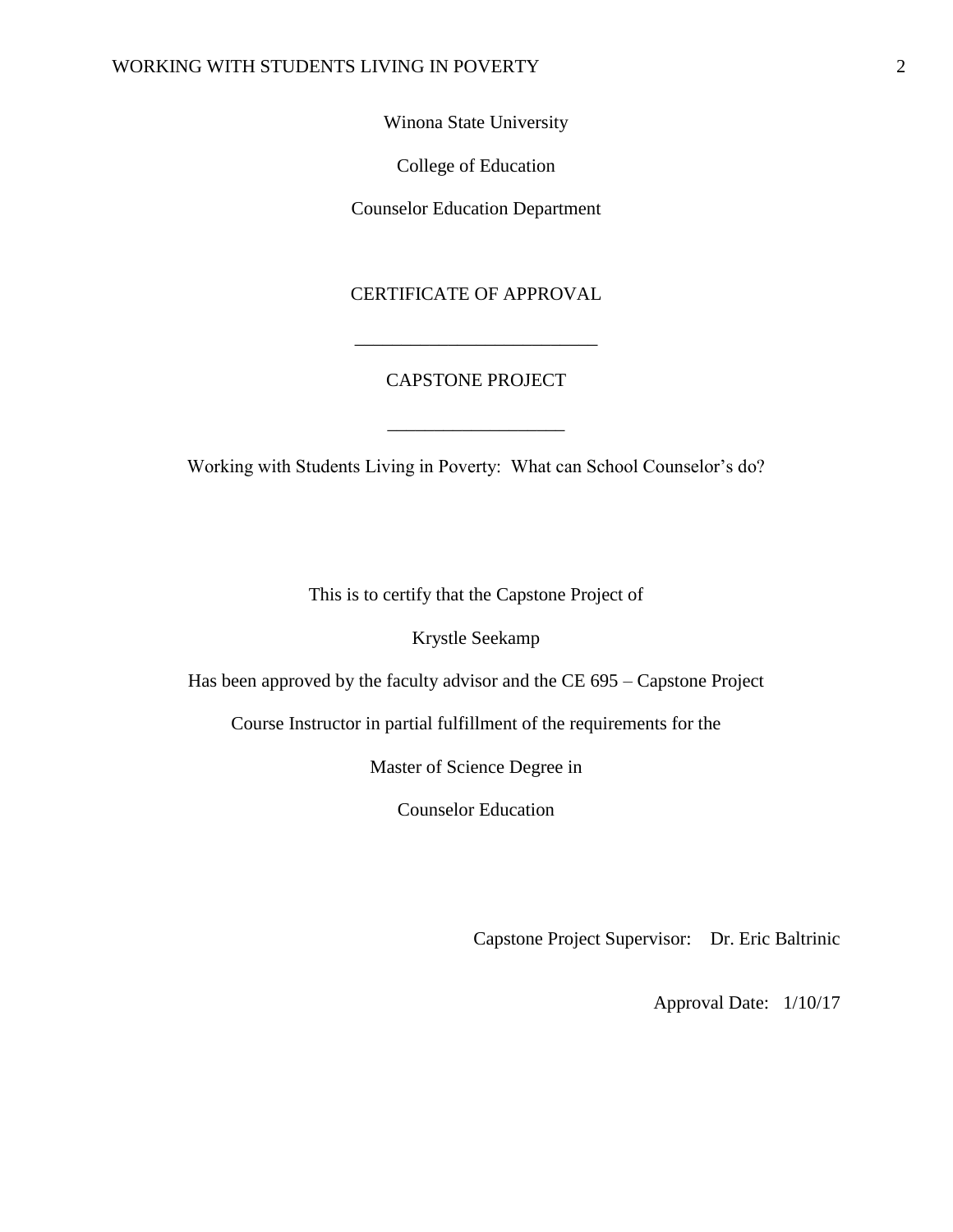#### Abstract

This literature review contains information about the impact of poverty on the development of children and young adults, as well as what school counselors can do to help. Poverty is something that impacts many individuals throughout their lifetime and it is important to develop an understanding about how to better help these individuals. School counselors have the ability to instill change and provide a positive and safe environment for not only all students, but students that are living in poverty as well. Additionally, information is provided on how to combat the effects of poverty to prepare students for a successful future.

*Keywords:* poverty, school counselors, academic achievement, social/emotional behavior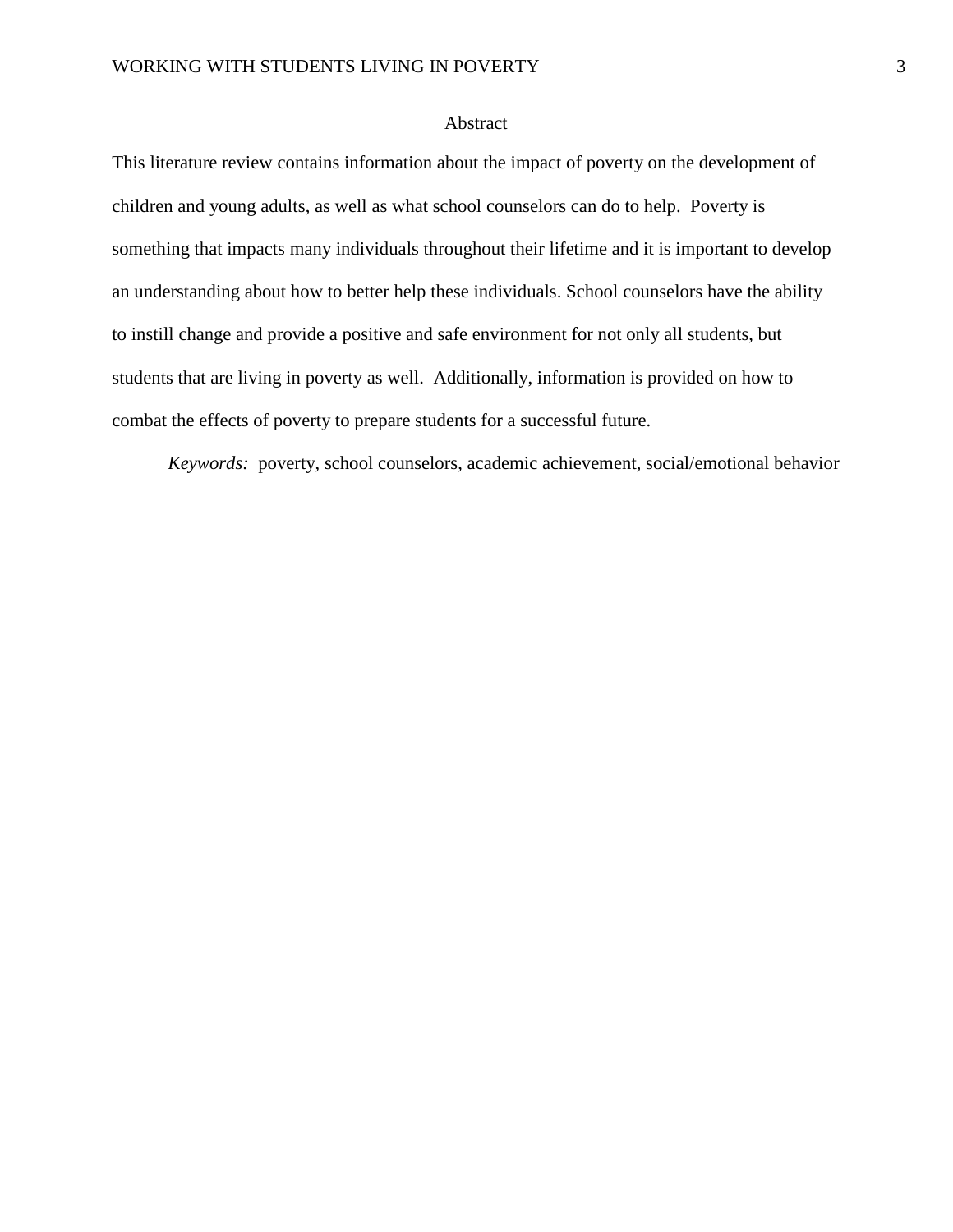| Contents |
|----------|
|----------|

| Social Emotional Development and School Counselor's13 |
|-------------------------------------------------------|
|                                                       |
|                                                       |
|                                                       |
|                                                       |
|                                                       |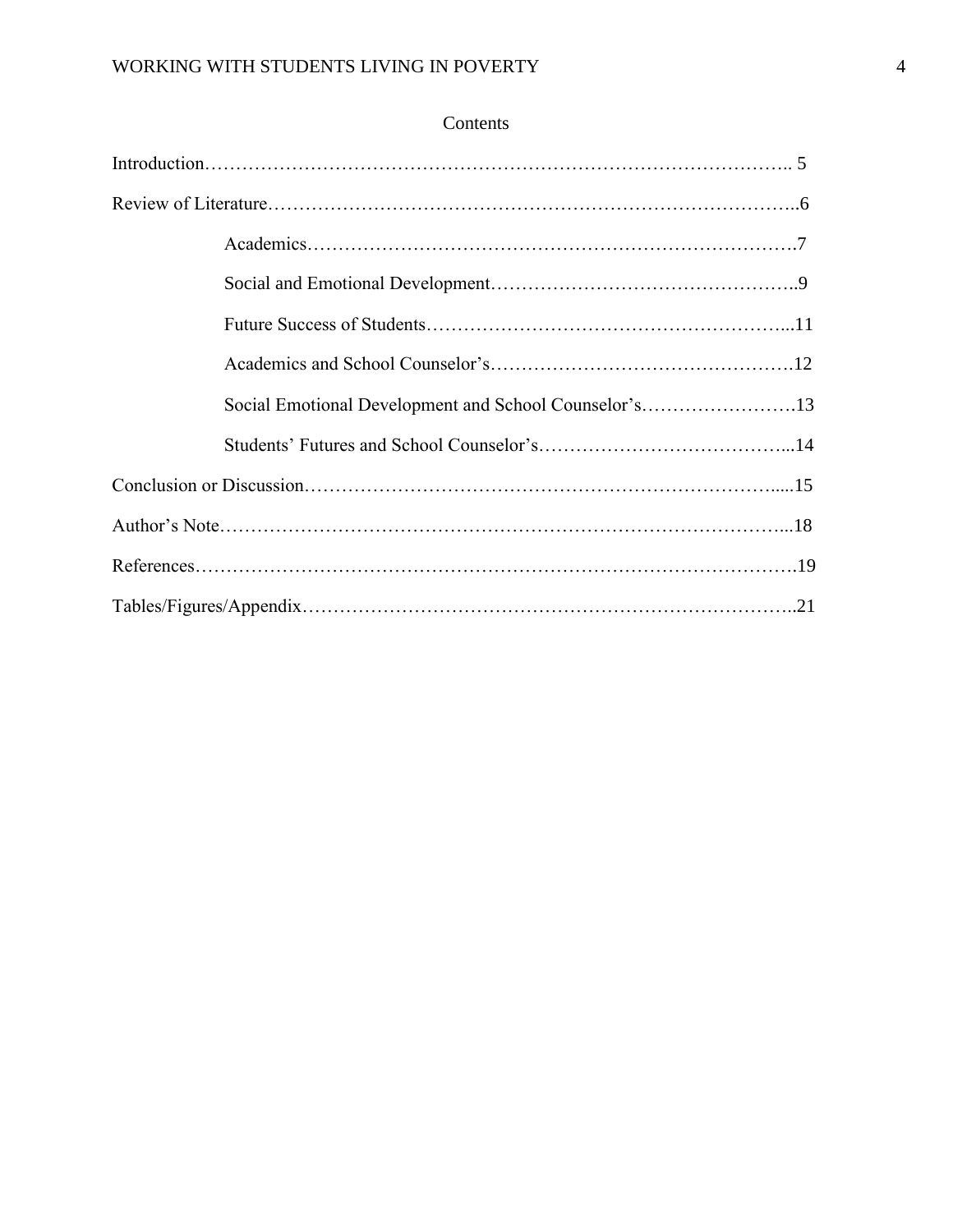#### **Introduction**

In an ever-changing society individuals' must adapt and change to meet the needs of the world around them. While these changes may be difficult for many adults, children experience even more difficulty understanding the changes that are happening. According to the National Center for Children in Poverty (NCCP) 44% of children under the age of 18 in the United States qualify as low-income (see Appendix A). Granja, Koball, and Jiang (2017) explained how children represent 23 percent of the population in the United States, but comprise 33 percent of all the people that live in poverty. This statistic is concerning since poverty can have such a large impact on the development of an individual, especially children. The National Center for Children in Poverty (2014) reports for a family of four with two children to qualify as poor, they must make \$24,008 per year. Due to the fact that there is a large proportion of the population living at or below the poverty line, this makes this an issue that will affect every individual that comes in contact with these students or families.

Students that are living in poverty face many obstacles throughout their education. Many students struggle to maintain passing grades to graduate from high school to provide a better future for themselves. There are many factors that deter these young people from successfully completing high school such as household chaos, neighborhood violence, parents that are uneducated themselves, and other factors. Gordon and Cui (2014) discussed how important parental involvement in a child's academic achievement. "Research suggests that school-related parental involvement is particularly important in affecting adolescents' academic achievement" (Cui & Gordon, 2014, p. 616). This can be difficult for many low-income families due to schedule constraints as well as other forces outside of their control. Children from lowincome households also face an overrepresentation with behavioral diagnoses. Many households that these children come from are chaotic so as a result a lot of the behavior they exhibit is the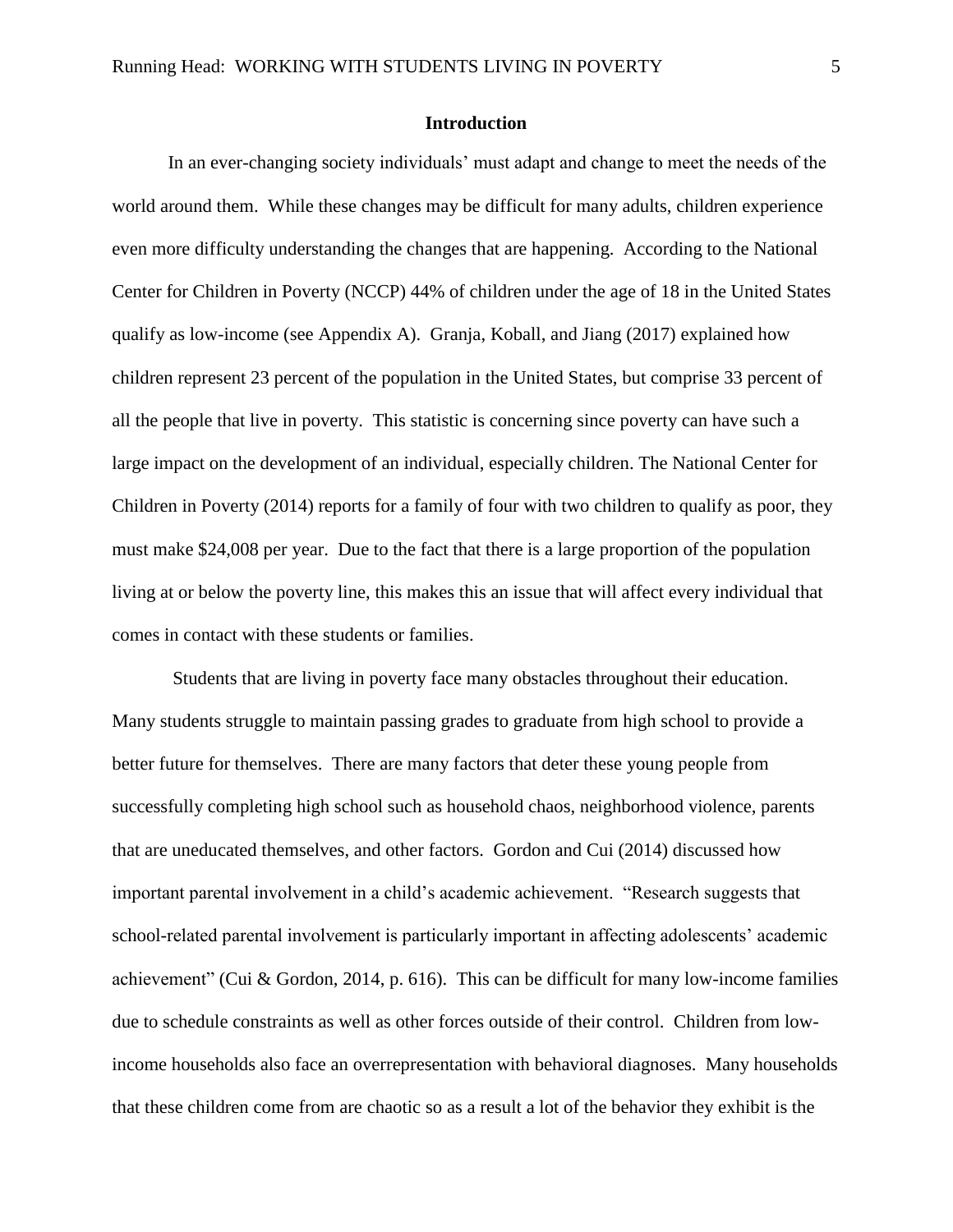way they have learned to survive in their community. This can be a struggle for many professionals within a school to understand why a student may be acting a certain way. Lastly, children growing up in poverty are faced with consequences that may affect them for the rest of their lives. Many children have not received proper nutrition, education, or coping skills while they were growing up to develop into a successful adult. This can lead to a future of higher teenage pregnancy rates, lower income, and earlier death.

When working with children that come from low-income households, it may seem like a difficult task but school counselors have the skills and knowledge to help these children and families. School counselors can be a catalyst for change in a school that may be struggling with students living in poverty. Some professionals may not know how to reach out to students that are having difficulties outside of school. School counselors can also work with community resources to help connect with families that are in need. Overall, school counselors are a catalyst for change when working with children in poverty and there are many things that can be done. Throughout this paper research will be presented on how children living in poverty are affected through academics, behavioral, and their future. Also, the impact school counselors can have and what they can do to improve the futures of these students.

#### **Review of Literature**

There is a lot of research that has been conducted on how poverty can impact academic success (Garrett-Peters, Vernon-Feagans, & Willoughby, 2016; Jackson, 2015; Lacour & Tissington, 2011). This helps to show that this is an ongoing issue and is relevant anywhere an individual may go. School districts work to help students that are living in poverty and dealing with trauma on a daily basis. O'grady (2017) explains how trauma can have a lasting impact on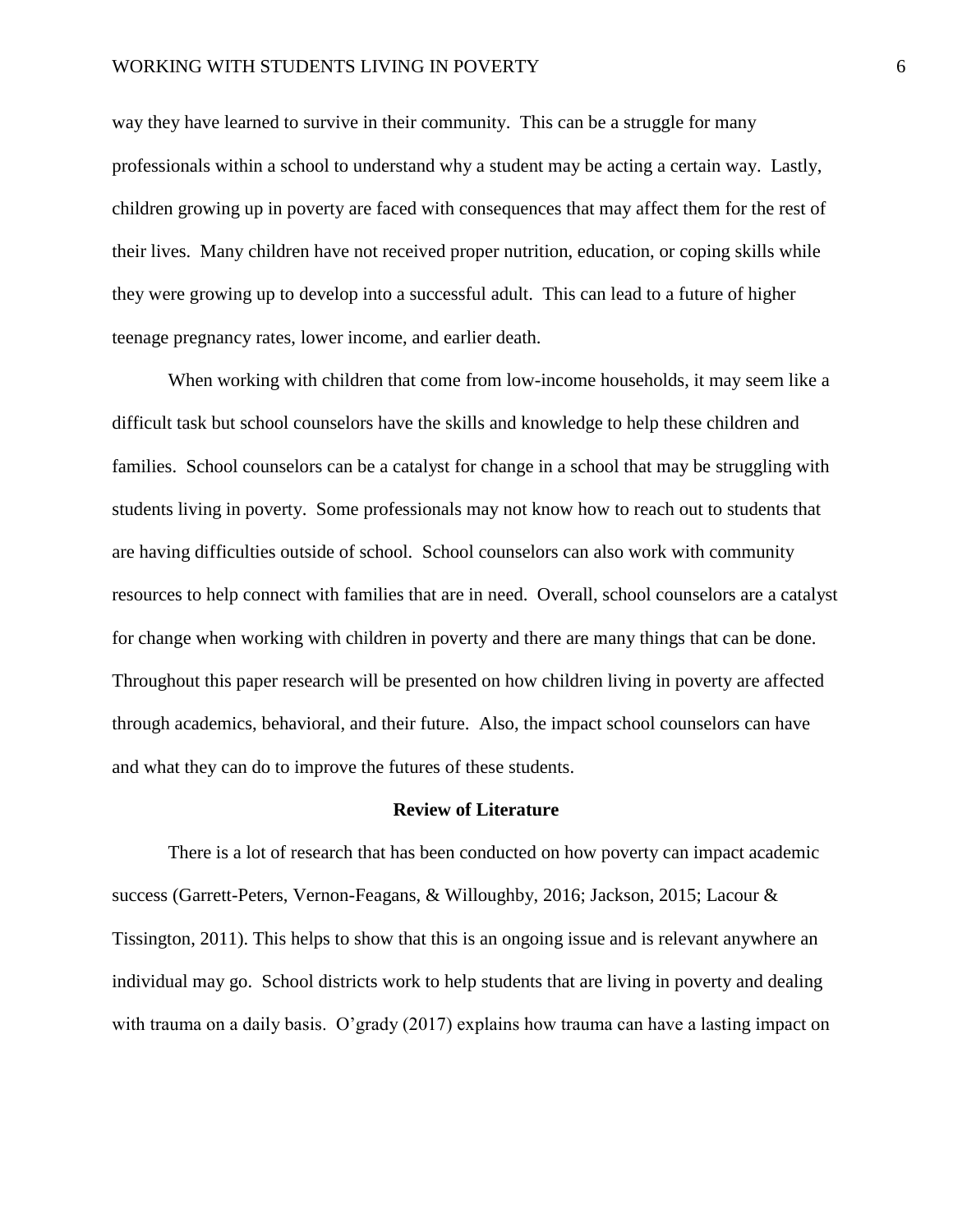a child's developing brain, their behavior and health which can influence them for the rest of their lives.

School counselors have the responsibility to connect with all students that attend the school they are working in. Students that are living in poverty may need more assistance which can sometimes seem as though it is a difficult task. As of 2013, approximately 24% of children either qualify as deeply poor or poor (Ekono, Jiang, & Smith, 2016). This large percentage of the population helps to show just how much contact a school counselor, or any individual in a school, will have with these individuals.

#### **Academics**

As a child is developing they experience many milestones throughout their time attending school. Many children thrive and learn a lot about themselves while attending school, but many other students may need more assistance. There has been an abundance of research conducted on how poverty can impact academic success even beginning at an early age. Research has found that low achievement is correlated with lack of resources and studies have documented the connection between low socioeconomic status and low achievement (Lacour & Tissington, 2011). There is a strong correlation that has been researched between low socioeconomic status and low achievement of students, which is an area of concern for professionals working in schools.

One concern of families and children that are living in poverty is food insecurity. Food insecurity is defined as "uncertainty about the financial ability to provide the next meal" (Jackson, 2015, p. 146). Food insecurity is something that families living in poverty experience and this can have a negative effect on the cognitive development of children. Research conducted by the U.S. Department of Agriculture (USDA) shows food insecurity is highest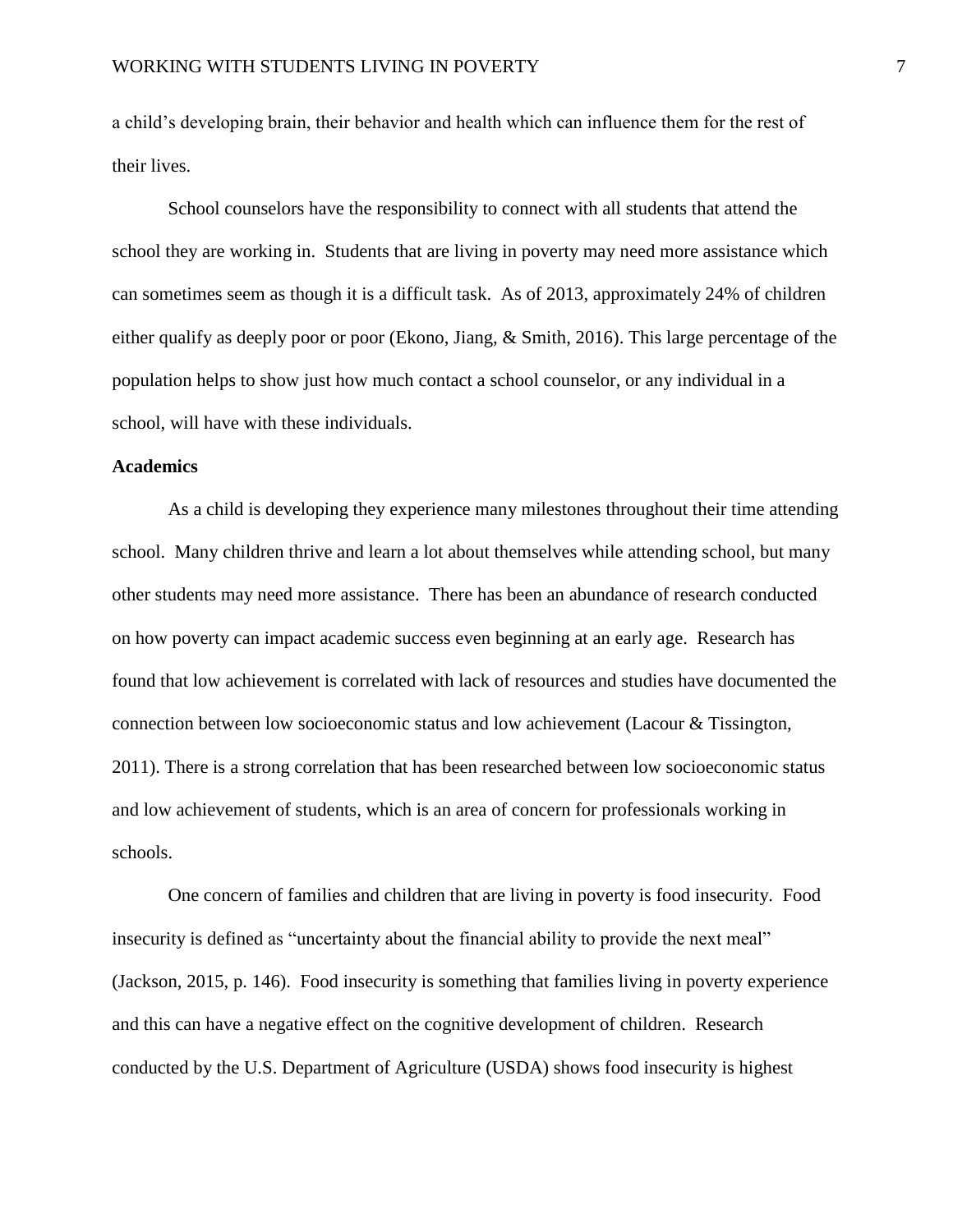among Hispanic households when compared to Non-Hispanic Black and Non-Hispanic White households (Kalof & Seith, 2011). While food insecurity is higher among the Hispanic population, it is still an issue across all racial and ethnic backgrounds. Jackson (2015) explains how a supplemental nutrition program for Women, Infants and Children (WIC) can help to provide a family with necessary food to help improve the negative outcomes that accompany food insecurity and growing up in poverty. This program helps to support families in making healthy choices to provide a better start to their children's future. While there has not been a lot of research conducted on the impact WIC programs have on the cognitive development of children, there has been a small portion of research devoted to the cause. Research has shown WIC participation to improve the cognitive functioning and academic progress of children that take part in the WIC program (Jackson, 2015). This research helps to show how early intervention may help to improve the cognitive development of children living in poverty.

Another area that many children that are raised in poverty are challenged with is there exposure to language around their house. Hart and Risley (2003) found that children that when you compare the amount of language experience children from professional families, workingclass families, and welfare families there are large differences. Children that are raised in professional families typically experience 215,000 words throughout a 100-hour work week, compared to 125,000 words for working-class children, and 62,000 words for welfare children (Hart & Risley, 2003). The inequalities that Hart and Risley discovered help show the dramatic differences that children who are raised in different socioeconomic classes experience which can impact them in the future. "By age four, the average child in a welfare family might have 13 million fewer words of cumulative experience than the average child in a working-class family" (Hart  $\&$  Risley, 2003, p. 116). There are many factors that contribute to the lack of language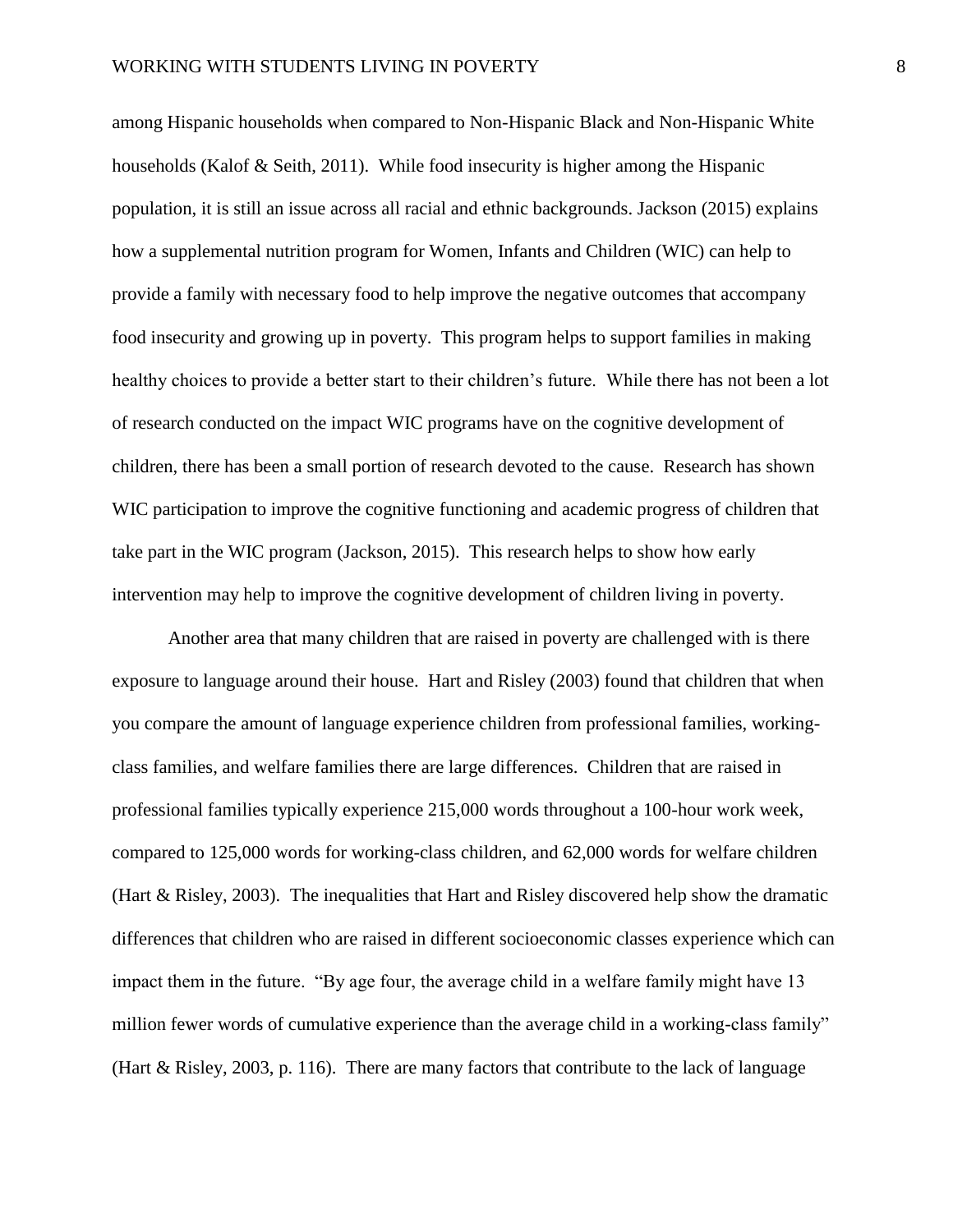children who are raised in poverty, but this is an issue since this will put children in these situations at a disadvantage when compared to their peers.

Many students bring a lot of concerns with them to school that they may be dealing with at home. This can have a large impact on their ability to focus on what they are learning, control emotional outbursts, and many other factors. Chaotic households have also been shown to have an impact on a child's academic success. Chaotic households can be defined as being "crowded noisy homes filled with distractions, limited structure and routines, and frequent changes in family structure and residential moves, all of which can undermine young children's developing regulatory and pre-academic skills and ability to focus on school-related activities" (Garrett-Peters, Vernon-Feagans, & Willoughby, 2016, p. 16). It would be easy to see how an individual would not be successful in retaining information to help their learning process in a chaotic household. Garrett-Peters et al. (2016) discuss how excessive noise and crowding may negatively impact a child's developing regulatory system which helps the individual focus and maintain attention. Children that come from these chaotic households may find it difficult to focus their attention during class resulting in negative reactions due to their living conditions. This may cause frustration for teachers or other professionals in the classroom since it may seem as though the student is uninterested or does not care about the material. It is important for school professionals to understand where the students are coming from to help the individuals meet their potential.

#### **Social and Emotional Development**

Social and emotional development typically progresses throughout a child's school years. A lot of social and emotional development is reinforced either positively or negatively, but many low-income students do not experience the necessary positive reinforcements. This may be a concern due to the fact it is beneficial to have well-developed social and emotional coping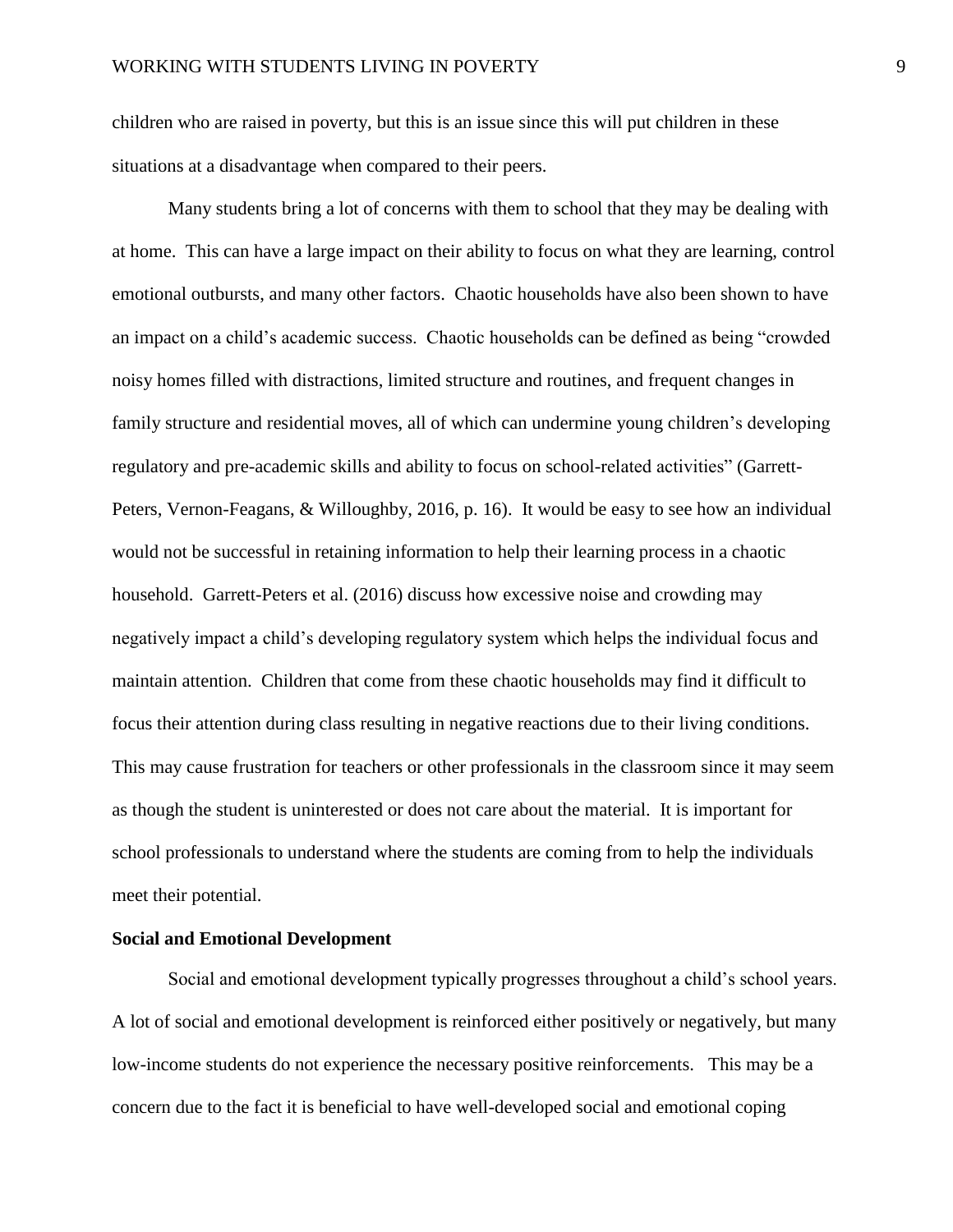mechanisms to better succeed within a classroom. Research has found a disproportionate representation of minority students living in poverty in special education classrooms. Disproportionate refers to a "group's representation in special education is different from that of a comparison group (e.g., Caucasian students or all other ethnic groups combined)" (Bogan, Frederick, Kauffman, & Wiley, 2013, p. 30). There are several hypotheses as to why there seems to be a larger proportion of low-income, minority students represented in special education.

One hypothesis is that students living in poverty are exposed to more risk factors that are associated with disabilities. Children raised in poverty are disproportionately minority children which may help to explain the overrepresentation of minority students in special education classroom. Students may be exposed to violence in their neighborhood and household which may cause confusion on the behaviors they should exhibit when in school.

Many children that are raised in poverty also do not receive an equal amount of positive affirmations when compared to other students. Hart and Risley (2003) compared the affirmatives and prohibitions that children in professional, working-class, and welfare families experience throughout the day. The research showed that children in professional families received 32 affirmatives and five prohibitions per hour, children in working-class families experienced 12 affirmatives and seven prohibitions per hour, and children in welfare households experienced 5 affirmatives and 11 prohibitions per hour. The differences that were noticeable amongst all households is interesting since it may help to explain why some children that are living in poverty behave the way they do. Many children in these households are accustomed to negative reinforcement that it does not have as much impact on them as it would other children. From the research, Hart and Risley (2003) found by the age of four children in professional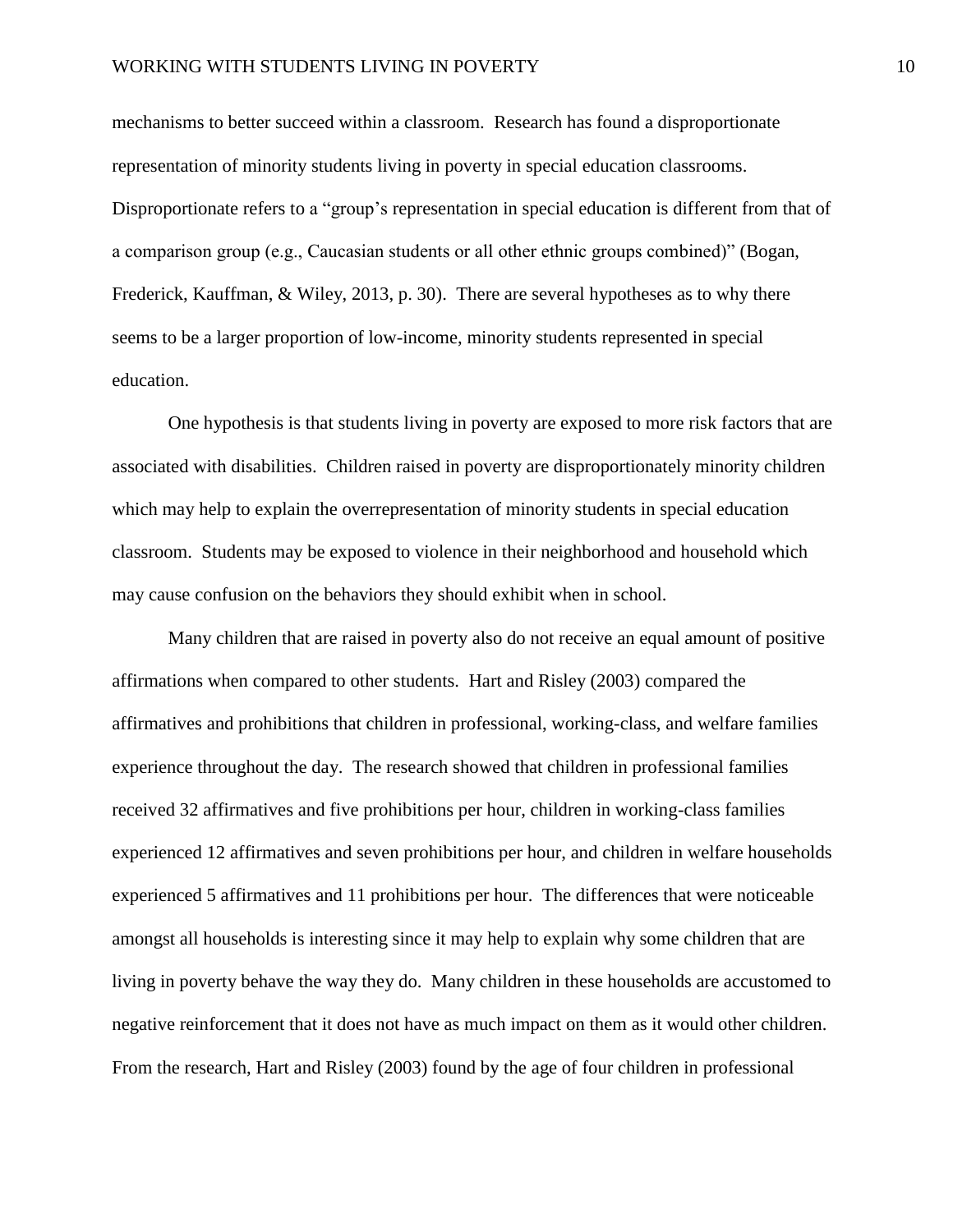families would experience 560,000 more affirmatives, and children in working-class families would experience 100,000 more encouragements than discouragements. The research also shows that children living in a welfare household experience 144,000 fewer encouragements and 84,000 more discouragements by the age of four. This research helps to explain why lowincome children may behave in a way that professionals may not see as beneficial, but it is the way they have been conditioned and raised to believe is acceptable.

#### **Future Success of Students**

The future success of students can be determined by the events they have experienced in life, their education level, and their social and emotional development.

Compared with children whose families had incomes of at least twice the poverty line during their early childhood, poor children complete two fewer years of schooling, work 451 fewer hours per year, earn less than half as much, received \$826 per year more in food stamps as adults, and are more than twice as likely to report poor overall health or high levels of psychological distress (Duncan, Kalil, & Ziol-Guest, 2010, p. 312).

The effects of poverty on a young child can have an impact on that individual for the rest of their life.

Poverty has the ability to impact the brain of a developing child and lead to a discouraging future for the individual. Duncan et al. (2010) explain how poverty has the potential to change the neurobiology of a growing child which may lead to poorer outcomes later in life. The ACE (Adverse Childhood Experience) scale which was developed by Kaiser Permanente "established that ACEs are associated with early mortality, increased comorbid conditions, and increased prevalence of the leading causes of death in adulthood" (Campbell, Egede, & Walker, 2016, p. 345). The scale contains childhood experience that include physical, psychological, and sexual abuse, as well as household chaos which includes substance abuse,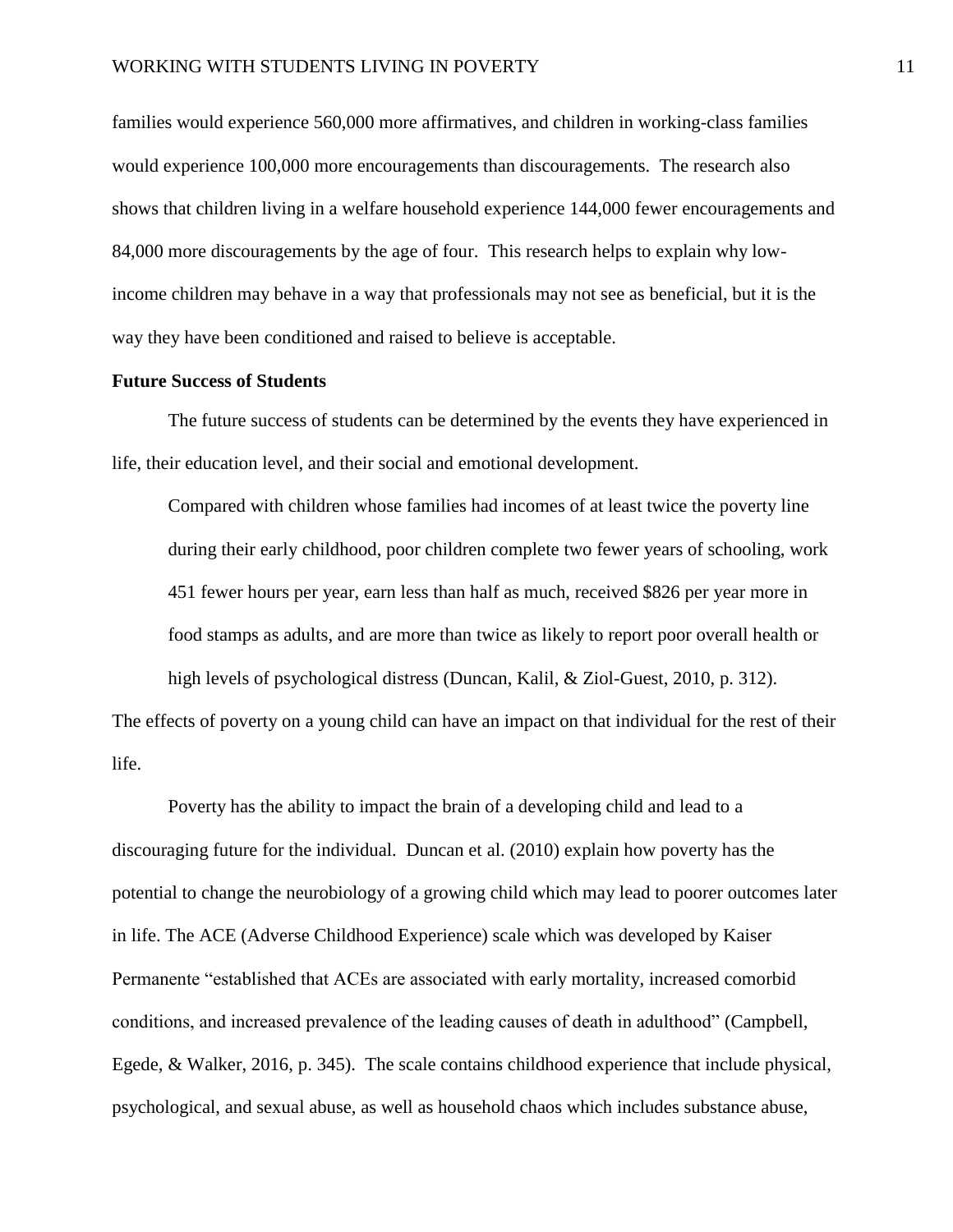mental illness, violence, and incarceration (Campbell et al., 2016). Many of the children living in poverty experience many of the listed qualifiers on the ACEs scale. This is setting these children up for a future or early mortality and an increase in comorbid conditions. Campbett et al. (2016) explained how there is a relationship between ACEs and chronic disease and individuals that experience four or more ACEs are more likely to experience coronary heart disease, stroke, and diabetes. This research shows that children only have to experience a minimum of one of the ACEs listed to feel the impact when they are adults. Poverty is not only impacting children as they are growing, but the effects carry-on into adulthood.

#### **Academics and School Counselor's**

While it may seem like a large challenge to positively influence a student to succeed academically, it is worth it for all students regardless of status level. Students and families living in poverty may need extra support and interventions to impact the academic success of student's. Cui and Gordon (2014) noted that academic success during adolescence is related to positive outcomes including better physical health, positive peer affiliation, and advantages economically later in life. There are several ways that school counselors can strive to help families and students that are in need.

One way to improve the academic success of students is to help the parents of the students become involved in their education. "Several studies found that school-related parental involvement is associated with adolescents' receiving higher scores on standardized tests, higher grade point averages, and a general overall sense of higher academic accomplishment" (Cui  $\&$ Gordon, 2014). It may be difficult to include families of low-income students due to schedule conflicts, childcare issues, and other concerns but the benefits their child may experience when involving their parent is worth the extra work it may take. Parental involvement may be difficult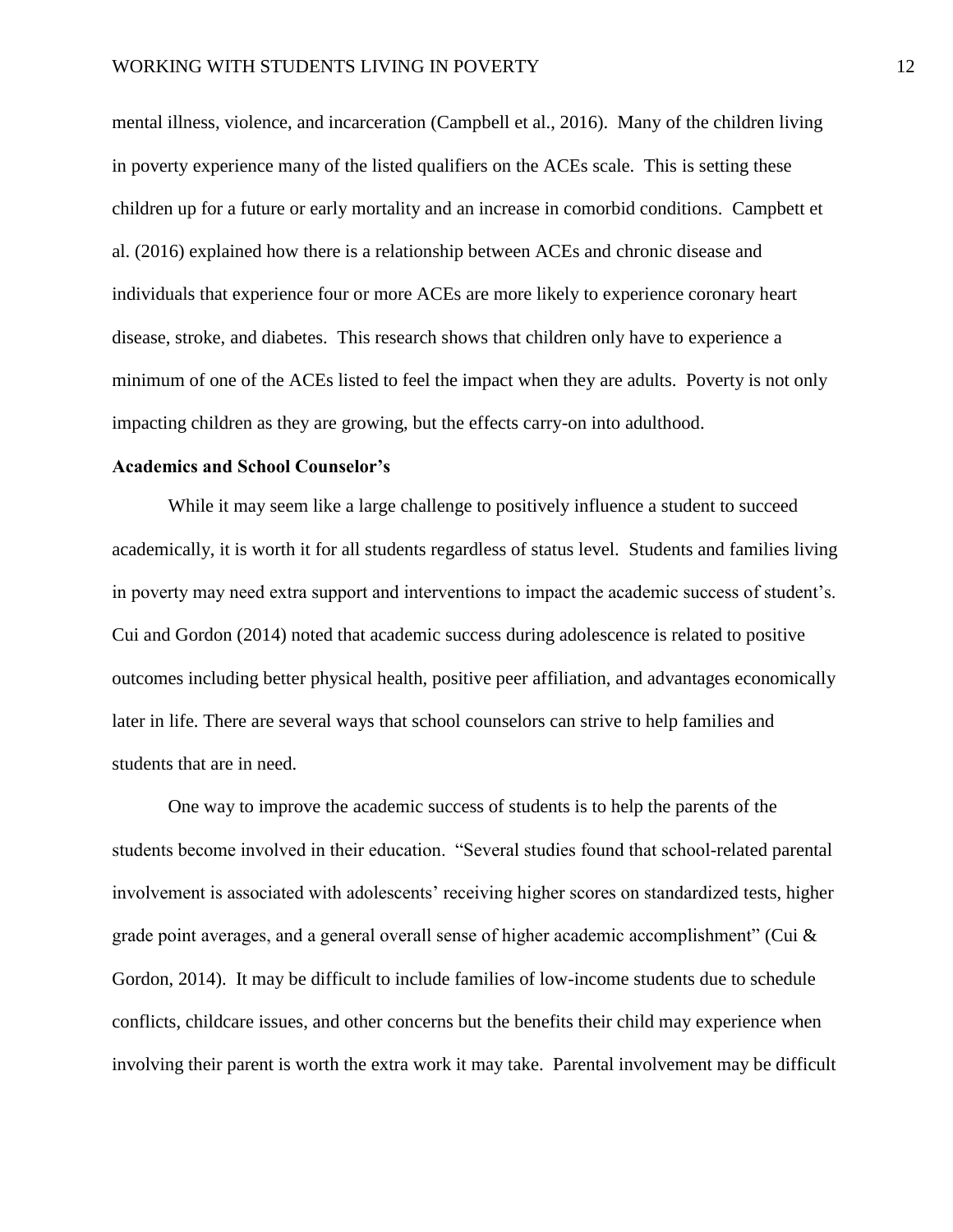for low-income families due to less access to adequate resources, unavailable due to work schedule, and lack of knowledge of their child's schoolwork (Cui & Gordon, 2014).

Schools and school counselors could work to provide childcare after school hours so parents can be involved with activities that are occurring at the school. Another option may be to develop an open communication system with parents alerting them to what work their children may be bringing home as well as resources so the parents understand the school-work as well. It may also be beneficial for school counselors to get to know the families so they feel comfortable discussing any concerns with them. Another way to involve parents is to host a parent night or even meetings where the school counselor works with the family's schedules and the school can provide childcare for the meeting time. This would help the parents understand what work their child may be doing or any concerns and also allow for the parents to discuss their child with people that work with them every day.

#### **Social and Emotional Development and School Counselors**

Social and emotional development can be a struggle for children from all backgrounds if they do not have the proper role models and resources to positively develop (Bachman, El Nokali, & Votruba-Drzal, 2010). There are several ways that school counselors can work to help develop the social and emotional development of low-income students.

The first way school counselors can improve social and emotional development in not only low-income students, but all students, is teaching them resilience. Children from lowincome families benefit greatly from resilience due to the amount of obstacles many of them have faced prior to beginning school (Cimetta, Cutshaw, Holliday, Marx, & Yaden, 2014). Some of the obstacles that children may have faced prior to entering school may include improper nutrition, housing instability, non-conducive home-learning environments, and/or less nurturing parental interactions (Cimetta et al., 2014). Resilience may help students that face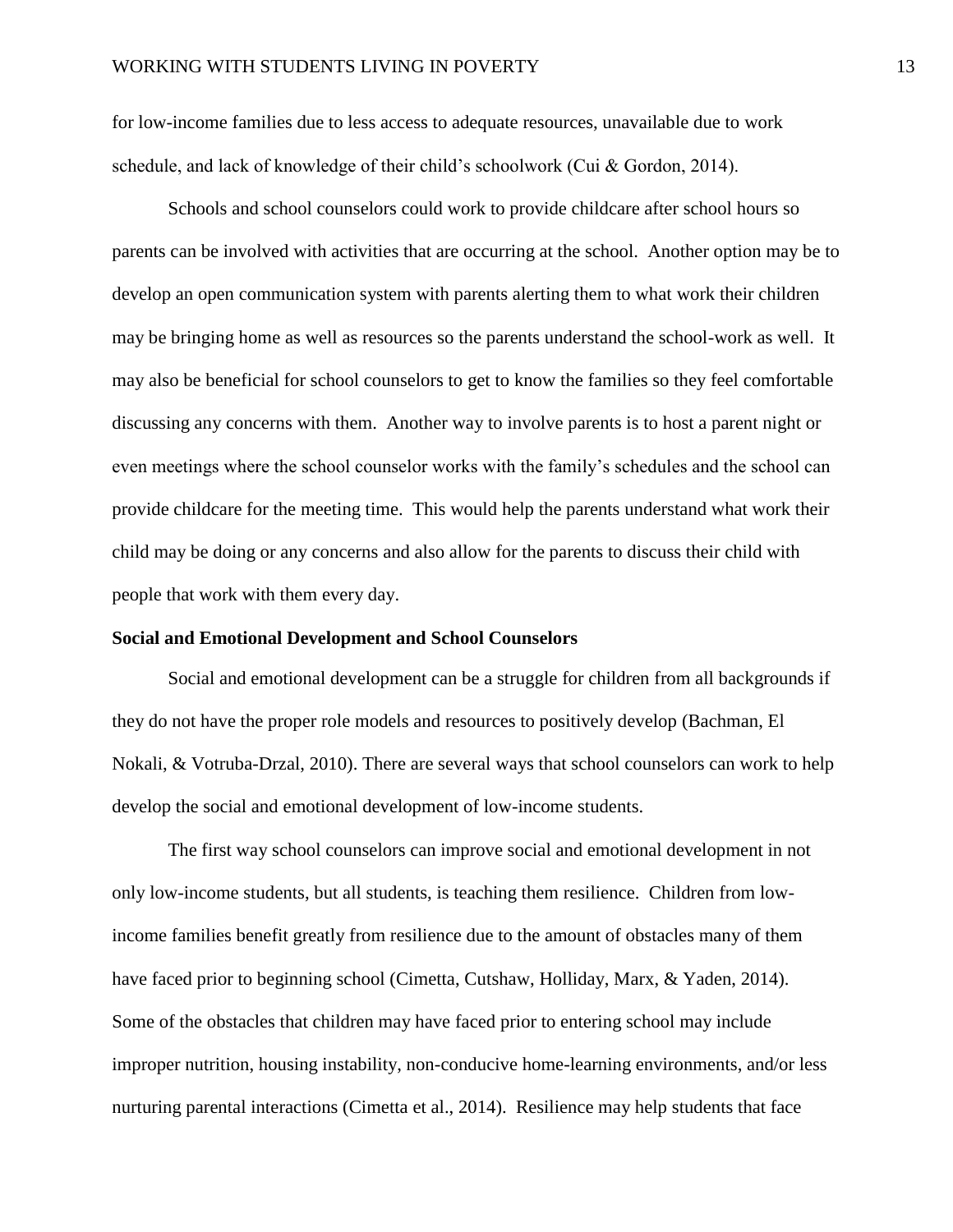adversity handle the stress that comes their way and better prepare them for the future. This is not a benefit for only students that live in poverty, but this would benefit all students since resiliency is not an inborn characteristic.

Another way school counselors can help students that are living in poverty with behavioral development is by working to create positive friendships within the school. Many of the students that are low-income go to households and neighborhoods that are unsafe and not conducive to learning. Positive friendships have shown to improve "low-income students' math and literacy school readiness scores" (Cimetta et al., 2014). School counselors can create small groups or even activities within a classroom lesson to help ignite positive friendships that may help low-income students.

The last way school counselors can impact the futures of low-income students' behavior is by educating other professionals in the school. School counselors do not know everything so that may mean if there is a gap in knowledge within a school to bring someone in with that knowledge to teach everyone. Children from low-income households can sometimes appear defiant or misbehaved, but they are likely acting that way as a coping skill they have learned while growing up. "One of the most effective resilience-building actions educators can engage in is to dig for and reflect back to a student his or her strengths—the internal protective factors that students have often honed during times of stress" (Henderson, 2013, p. 26). It can be hard to dig deep and focus on the positive things a student may do rather than the negative, but it will be more beneficial to the students' learning to focus on the positive.

#### **School Counseling and Students' Future**

School counselors should be an advocate for students that come from low-income households. The effects that children face when growing up in poverty or low-income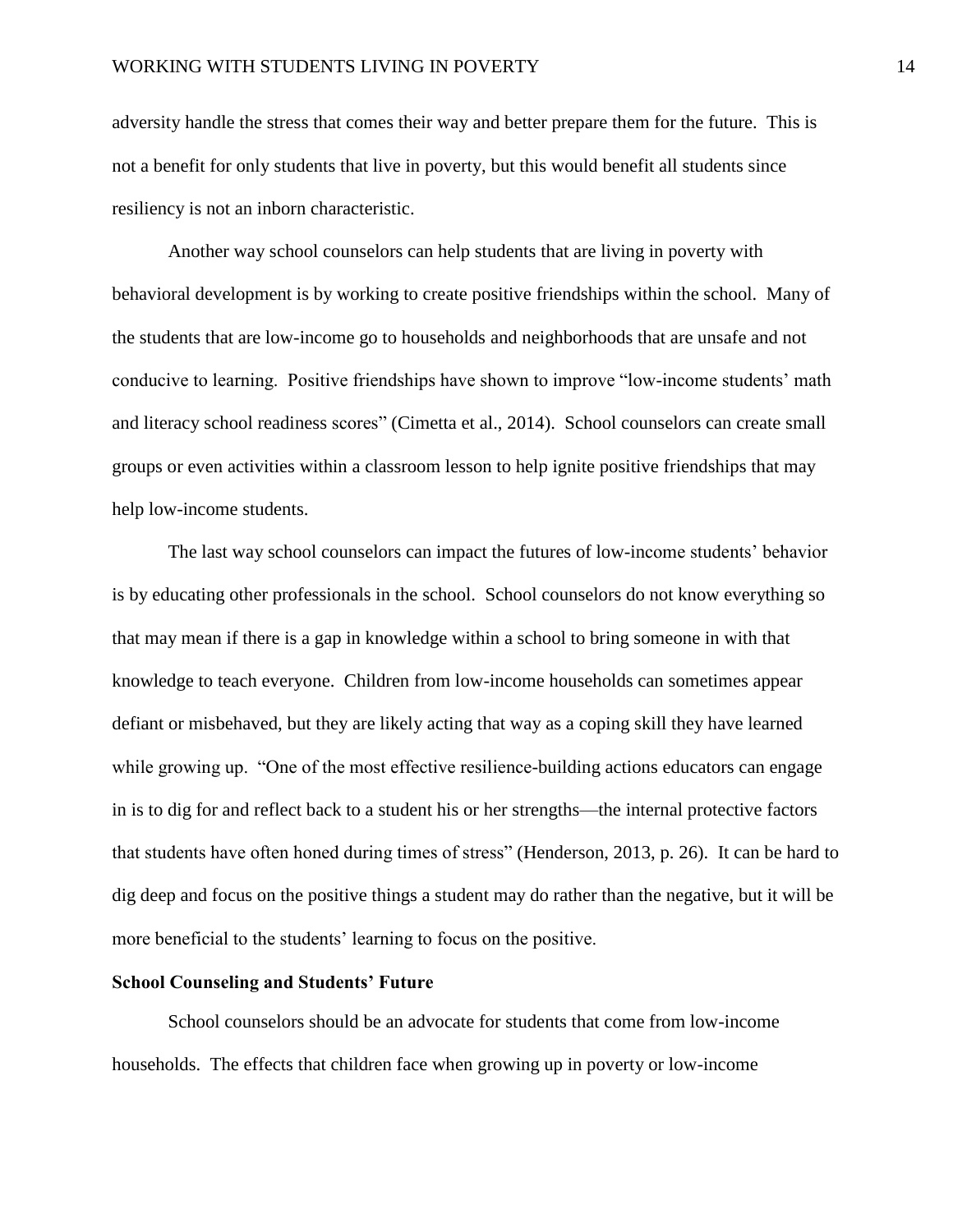households, do not stop once they graduate high school. This is why it is important for school counselors to advocate for these students so they can be successful.

Racial/ethnic minority, immigrant, and low socioeconomic (SES) youth may face unique barriers as they transitions to adulthood, including protracted or truncated trajectories through school, higher chances of living in poverty, and fewer social resources that result in poorer attainment and health outcomes (Nurius, Prince, & Rocha, 2015, p. 568).

School counselors can work to provide resources to these students throughout elementary, middle, and high school so they will not be faced with a future that they do not deserve.

School counselors can work to connect these students with technical colleges, universities, or education beyond high school. This may be difficult information for many parents that are raising children in poverty since they have possibly not experienced further education. Every student deserves to and has the ability to graduate high school and school counselors can work to help make that happen. School counselors should keep track of those students that are falling behind to provide them with an intervention so they do not slip through the cracks. There are many things that can be done to help these students succeed such as creating after-school programs, brainstorming ideas with teachers to better reach students, or meeting individually with the student to discuss any difficulties they may be facing.

#### **Conclusion**

Children living in poverty is a very complex and sometimes challenging circumstance for not only the families, but individuals that wish to help those in need. There is a high population of individuals that live in poverty and children compose a large majority of that population. While it may seem like a challenging obstacle to face when working as a school counselor, these students need any help they can get and there are ways to provide assistance.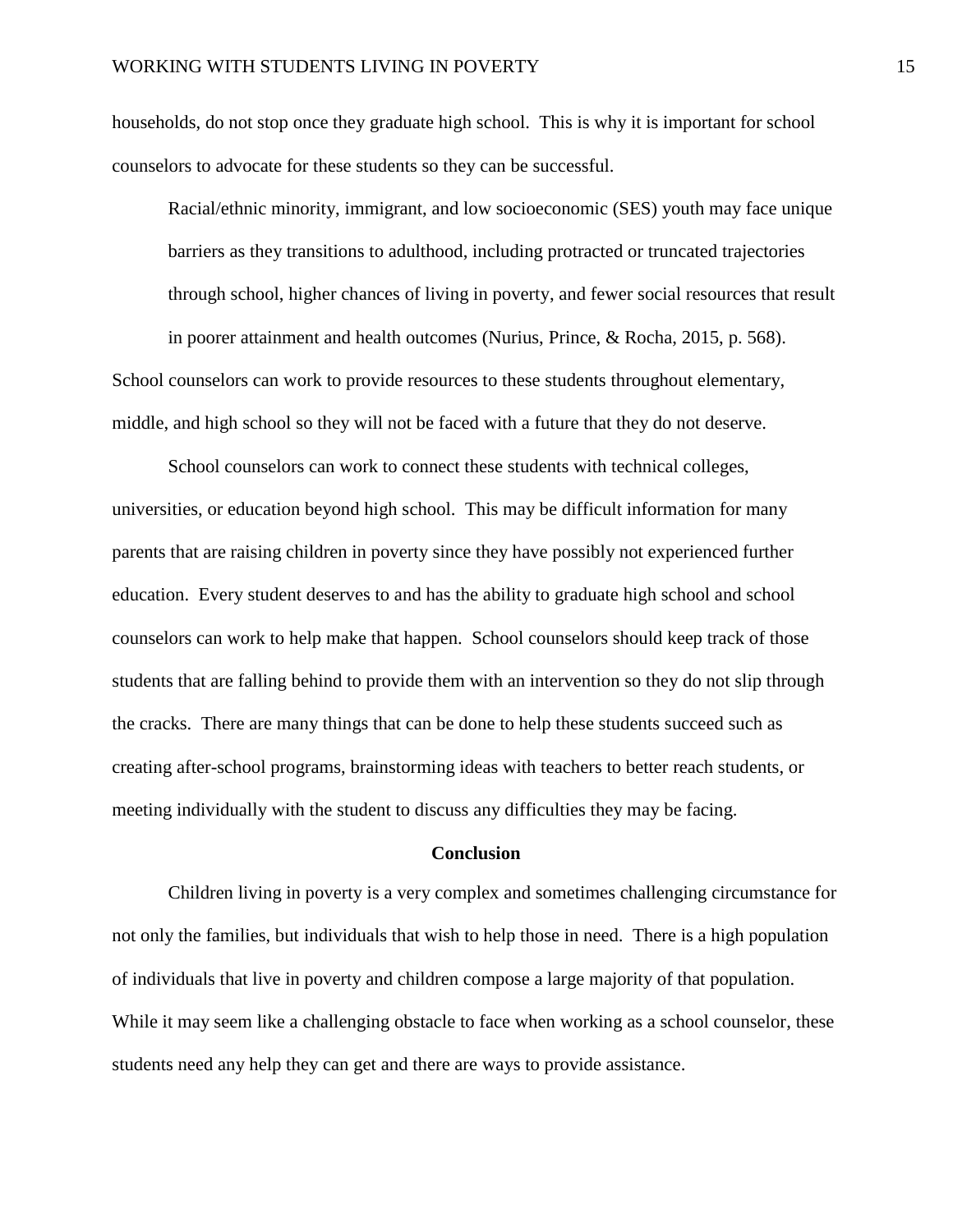Poverty can have a variety of different impacts on children ranging from academic, social/emotional, or future implications for the child. Many children that are raised in poverty do not have access to the necessary materials or environments to thrive as a student in general education classrooms. This may result in an overrepresentation of low-income students in special education classrooms, especially minority students. It is important for all professionals in a school to have an understanding of their students and their culture to better serve them. Many students that are raised in low-income households experience household chaos which may impact their behavior in school. This may cause a lot of distress for teachers or other professionals in a school, but it is important to know your students and determine whether their behavior is due to their environment.

Lastly, poverty can have lasting impacts on children throughout their lives. Many children that were raised in poverty find it difficult to work their way out of poverty due to the circumstances they are in. Low-income students find it hard to focus in school, learn at the same pace as other children, and regulate their emotions which make it more challenging to complete high school. When children are having difficulties at school they may become discouraged and not want to continue. This may extend the poverty the child experienced in childhood into adulthood. The consequences of being raised in poverty have the possibility to be detrimental to students, but there are ways to combat and stop the negative side effects that poverty can have.

School counselors can advocate for these students to help provide them the necessary resources to help them succeed. Initiatives to help teachers, parents, and other professionals in a school connect in a positive manner can help students succeed. Many parents of low-income students are only addressed when their child is struggling or having issues in class, but it is important to also reach out to parents when their child is excelling or to simply get to know the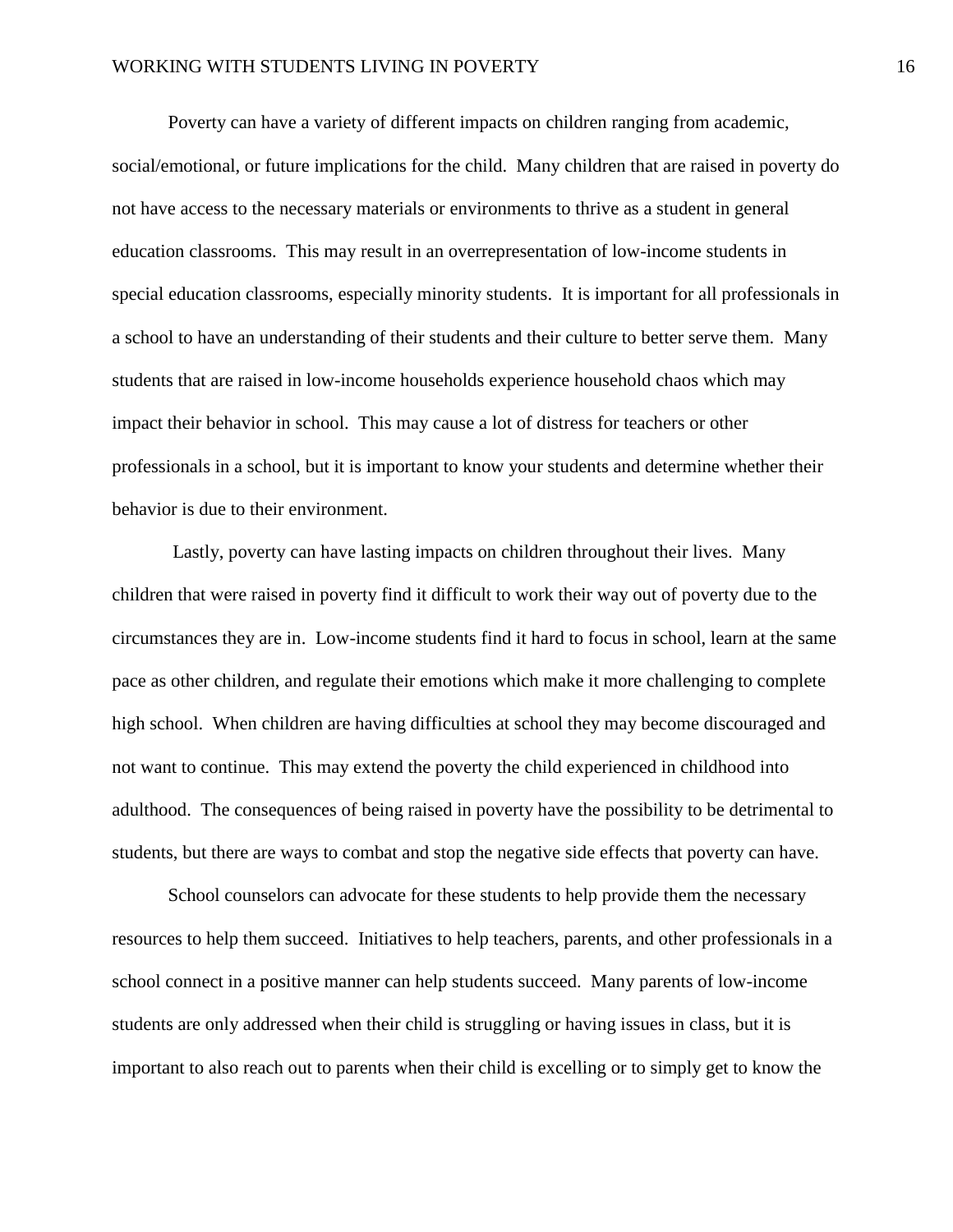child and their family. When parents feel welcomed in the school they will be more likely to be involved in their child's schooling which will help grades and outlook on school improve for both students and parents. School counselors can also help to create programs to involve the parents of low-income children by getting to know the parents and how they would like to be involved. This may include providing the parents resources on childcare so they can be more involved in the school, providing them with books or other resources to use at home, and other methods to make them feel comfortable and welcomed. School counselors also have the responsibility to reach out to students personally that may be falling behind. It is important to get to know all students and especially those that may need a little more help along the way. There are many creative and innovative ways that school counselors can help low-income students and it is important to reach out earlier rather than later.

In conclusion, students living in poverty experience many obstacles which may cause them to struggle throughout their schooling career. School counselors can play a vital role in combating the negative side effects of poverty and creating a safe environment for students. There are many ways to help students living in poverty which is why it is best to get to know the students within the school as well as their families. School counselors have the abilities to instill a positive change amongst children living in poverty.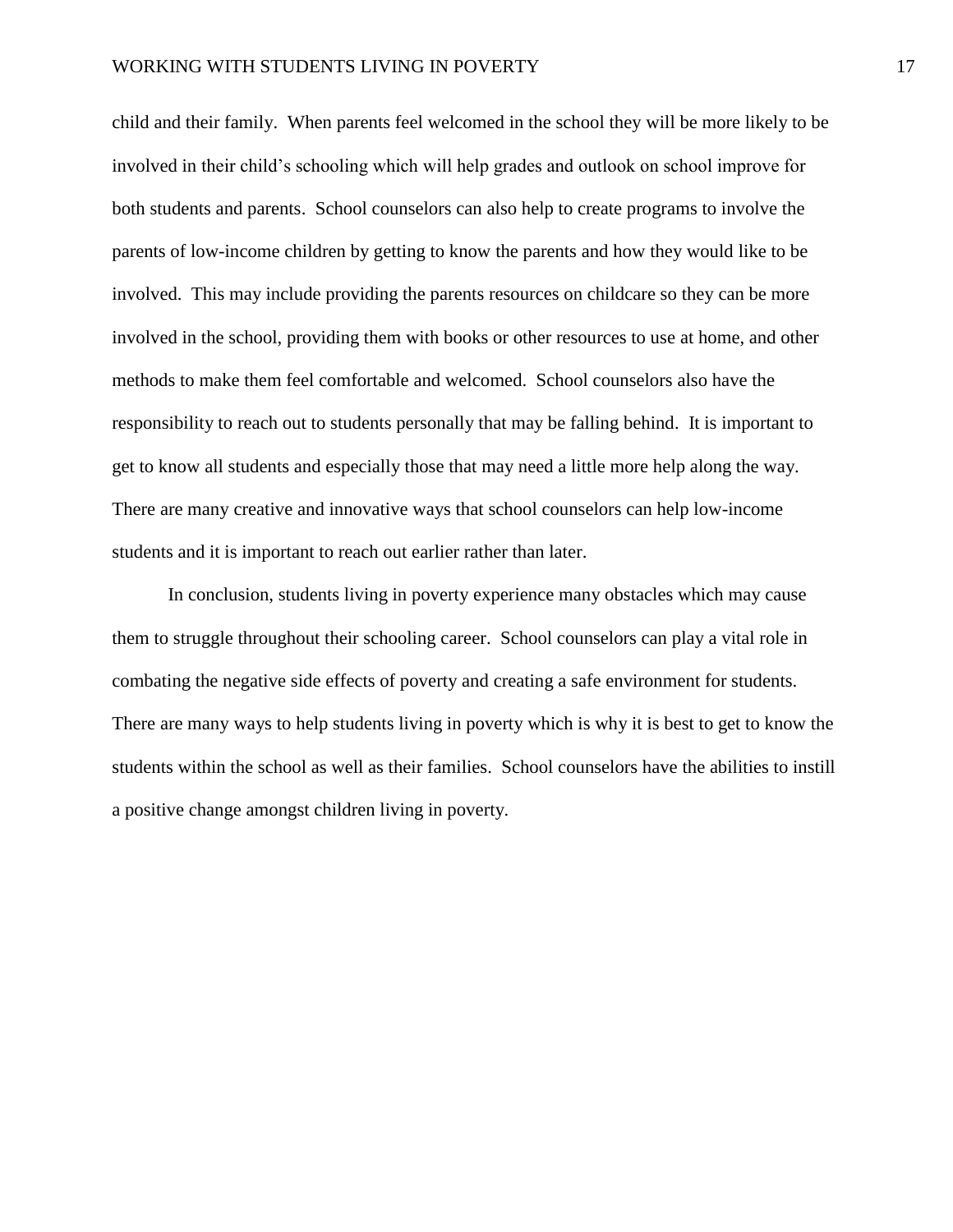#### **Author's Note**

As a future school counselor this topic is very important for me to better provide for my future students. The purpose of this research was to raise awareness at for the impact poverty can have on a student as well as how school counselors can combat these negative side effects. Poverty is very common so it is relevant to all individuals that work with children so I see it as an area of concern. A lot of young children, adults, and others that are impacted by poverty need an individual to provide them with support to break the cycle of poverty. I one day hope to be that person for as many people I can possibly provide services to. The impacts of poverty have a large variety of negative side effects that can be avoided when professionals provide students with the necessary tools to succeed. While it may seem like a lot of work when presented with the issues of students living in poverty, the reward of successfully seeing a student reach their potential is worth the effort.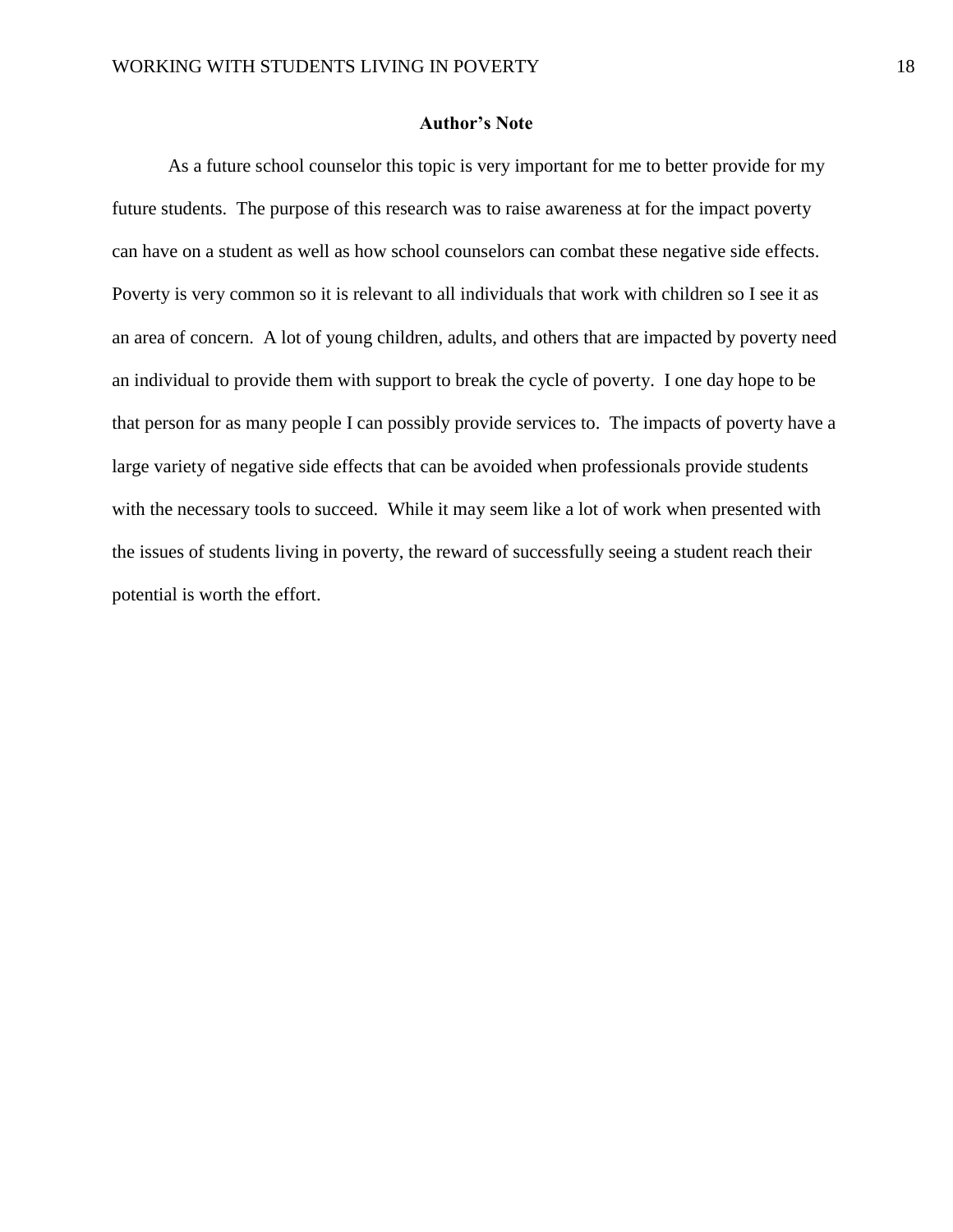#### **References**

- Bachman, H. J., El Nokali, N. E., & Votruba-Drzal, E. (2010). Parent involvement and children's academic and social development in elementary school. *Child Development, 81(2),* 988-1005.
- Bogan, J. E., Frederick, B. J., Kauffman, J. M., & Wiley, A. L. (2013). Disproportionate poverty, conservatism, and the disproportionate identification of minority students with emotional and behavioral disorders. *Education and Treatment of Children*, *36(4),*29-50.
- Campbell, J., Egede, L., & Walker, R. (2016). Associations between adverse childhood experiences, high-risk behaviors, and morbidity in adulthood. *American Journal of Preventive Medicine, 50(3),*344-352.
- Cimetta, A., Cutshaw, C., Holliday, M., Marx, R., & Yaden, D. (2014). Protective factors for school readiness among children in poverty. *Journal of Education for Students Placed at Risk*, *19(3-4),* 125-147.
- Cui, M., & Gordon, M. (2014). School-related parental involvement and adolescent academic achievement: The role of community poverty. *Family Relations*, *63,* 616-626.
- Duncan, G., Kalil, A., & Ziol-Guest, K. (2010). Early-childhood poverty and adult attainment, behavior, and health. *Child Development*, *81(1),* 306-325.
- Ekono, M., Jiang, Y., & Skinner, C. (2016, February). Basic facts about low-income children: Children under 18 years, 2014. *National Center for Children in Poverty*. New York: Mailman School of Public Health, Columbia University.
- Ekono, M., Jiang, Y., & Smith, S. (2016). Young children in deep poverty. *National Center for Children Living in Poverty*, 1-15.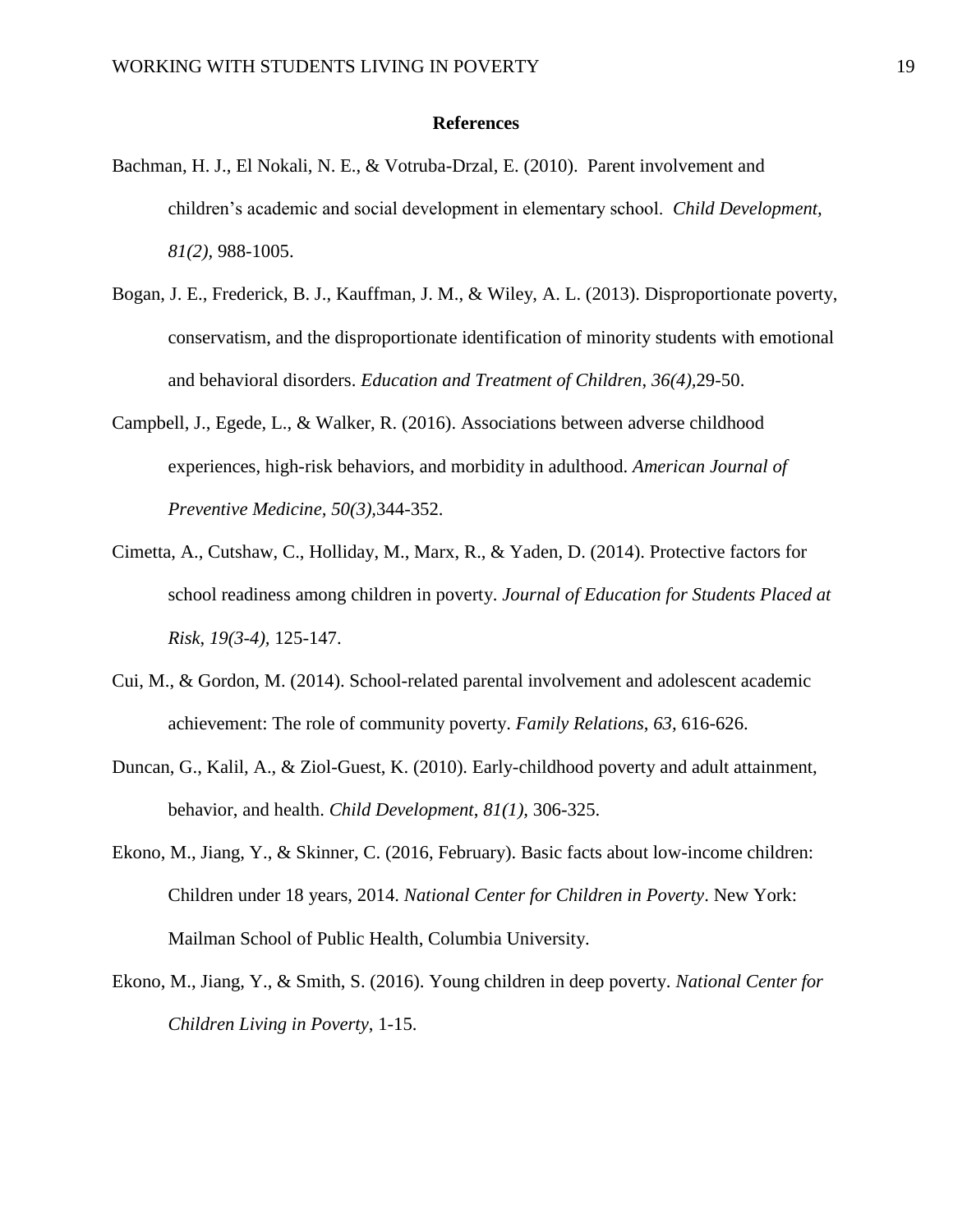- Garrett-Peters, P., Vernon-Feagans, L., & Willoughby, M. (2016). The role of household chaos in understanding relations between early poverty and children's academic achievement. *Early Childhood Research Quarterly*, *37,* 16-25.
- Granja, M.R., Koball, H., & Jiang, Y. (2017) Basic Facts about Low-Income Children: Children under 18 Years, 2015. New York: National Center for Children in Poverty, Columbia University Mailman School of Public Health.
- Hart, B., & Risley, T. (2003). The early catastrophe. *Education Review, 17(1)*, 110-118.
- Henderson, N. (2013). Havens of resilience. *Educational Leadership*, *71(1),* 22-27.
- Jackson, M. (2015). Early childhood WIC participation, cognitive development and academic achievement. *Social Science & Medicine*, *126,* 145-153.
- Kalof, C., & Seith, D. (2011). *Who are america's poor children?* New York: National Center for Children in Poverty.
- Lacour, M., & Tissington, L. (2011). The effects of poverty on academic achievement. *Educational Research and Reviews*, *6(7),* 522-527.
- Nurius, P., Prince, D., & Rocha, A. (2015). Cumulative disadvantage and youth well-being: A multi-domain examination with life course implications. *Child Adolescence Social Work*, *32(6),* 567-576.

O'grady, K. (2017). Transforming schools with trauma-informed care. *American School Counselor Association*, 8-13.Poverty, N. C. (2014). *50-state Demographic Wizard*. Retrieved from National Center for Children in Poverty: http://nccp.org/tools/demographics/